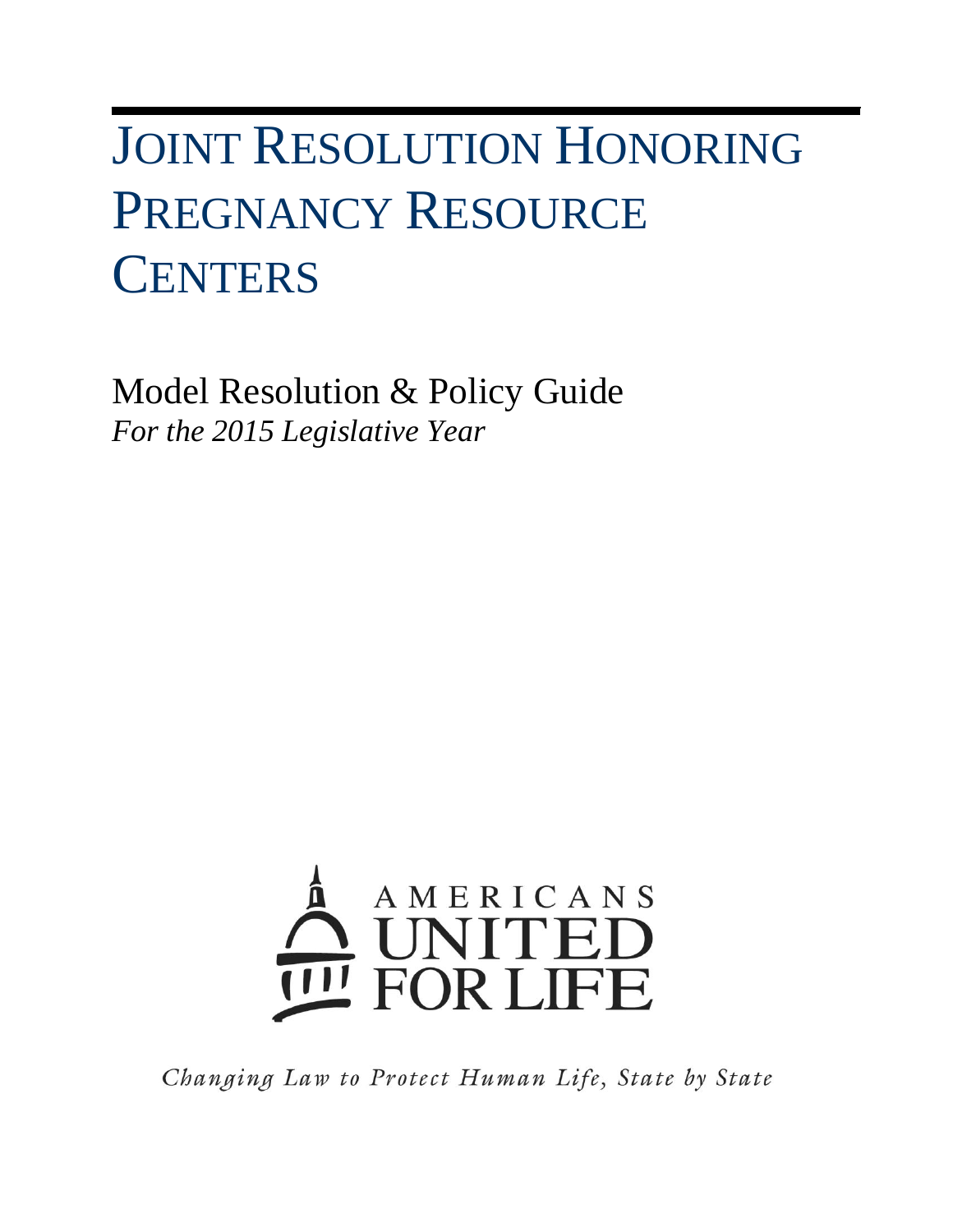### **INTRODUCTION**

*"[The pregnancy resource center] offered me hope and assurance…."* <sup>1</sup>

*"The support and love the center showed me gave me the validation I was searching for all along…. It was about empowerment, guidance and support.… For the first time, I felt like I had choices and that I could make a genuine, confident decision."* <sup>2</sup>

*"They sat down with me and helped me go over all my options, and they really listened to my needs. I didn't feel judged; I just felt cared for."* <sup>3</sup>

*"I was able to honestly express my fears and concerns. My peer counselor walked me through all of my options…. [The pregnancy resource center] became my source of strength as well as information."*<sup>4</sup>

*"At the center, they sat down with me, they listened to me, and they helped me think through all of my available options. I was so thankful for how much information they had to offer…."*<sup>5</sup>

*"I saw a sign that read, 'Considering Abortion? Pregnancy Care Centers: Caring, Confidential, Trusted.' It gave me a sense of comfort I hadn't felt in weeks."* <sup>6</sup>

The life-affirming impact of pregnancy resource centers ("PRCs") on the women and the communities they serve is already considerable. Each year, the reach and influence of PRCs grows as more centers open, as public opinion on abortion increasingly shifts to a pro-life ethic, and as PRCs receive more favorable attention for their important work. Thousands of PRCs operate across the country, serving women with compassion and integrity. In 2010, PRCs served over 2.3 million people.<sup>1</sup> Notably, the services provided by PRCs saved communities across the

 $\overline{\phantom{a}}$ 

Joint Resolution Honoring PRCs 2 Americans United for Life

<sup>&</sup>lt;sup>1</sup> Family Research Council, "A Passion to Serve, A Vision for Life (2009)," *available at* http://www.apassiontoserve.org/ (last visited Aug. 25, 2014) (*Tia, Ma-chi and Ma-chiya's Story*).

<sup>2</sup> *Id*. at 9 (*Megan and Ava's Story*).

<sup>3</sup> *Id*. at 11 (*Tina and Isabella's Story*).

<sup>4</sup> Care Net, "Success Stories: Jeannette, Miguel, Steven Michael," *available a*t http://www.carenet.org/ourwork/story.php?id=11 (last visited Aug. 25, 2014).

<sup>5</sup> Care Net, "Success Stories: Sarah's story," *available at* http://www.care-net.org/ourwork/story.php (last visited Aug. 25, 2014).

<sup>6</sup> "A Passion to Serve: A Vision for Life," *supra*, at 9 (*Megan and Ava's Story*).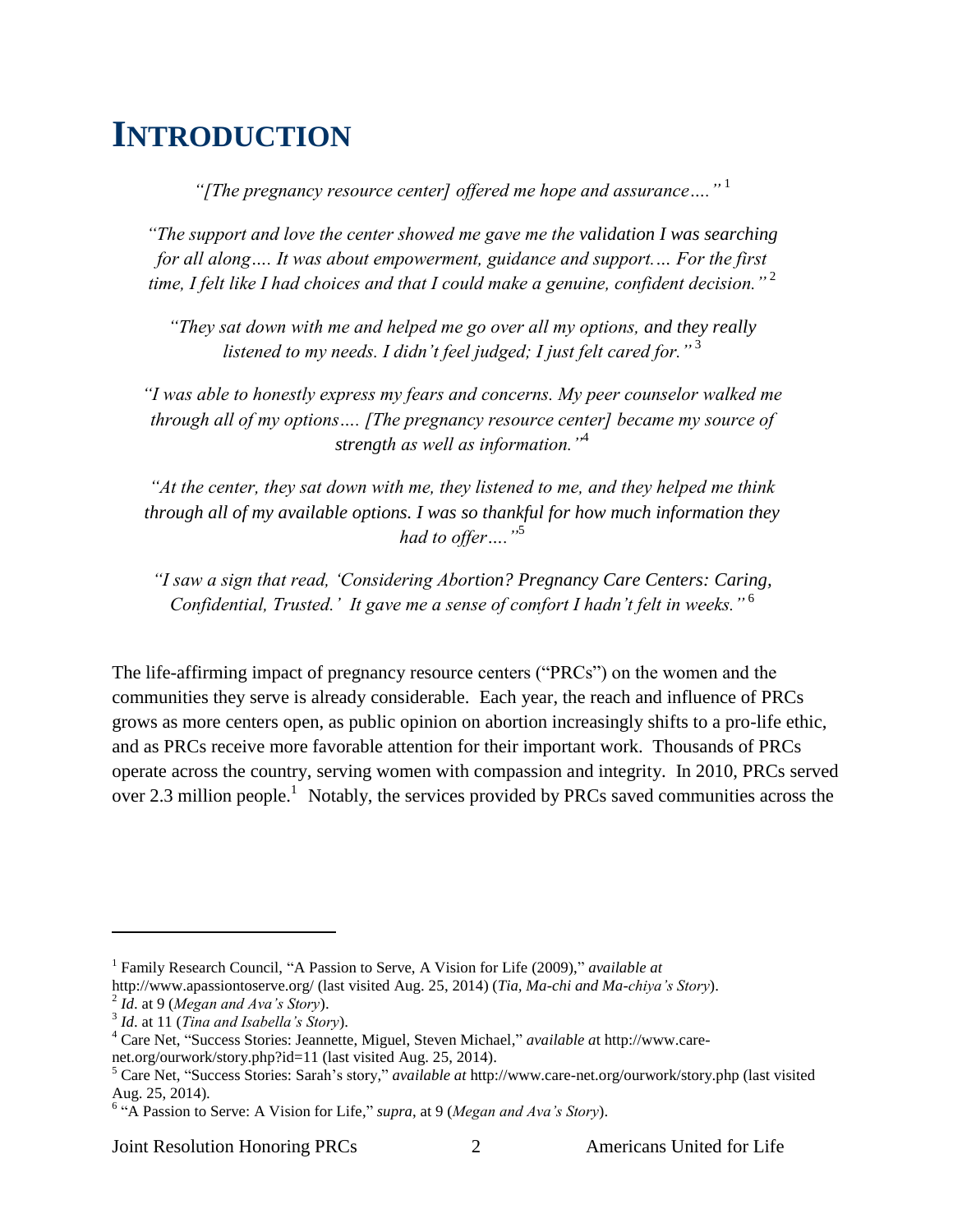nation over \$100 million, according to conservative estimates. Further, 71,000 volunteers at PRCs performed an estimated 5,705,000 uncompensated hours of work.<sup>7</sup>

Perhaps there is no better indicator of the positive impact that PRCs are having by supporting women emotionally and financially, by protecting women from the adverse health consequences of abortion, and by helping to reduce the number of abortions performed each year than the increasing vitriol directed toward these centers by pro-abortion advocacy groups. These groups refer to them as "fake centers" and produce kits for activists to target and "expose" PRCs with negative publicity and protests. Even they, in their zeal to promote abortion-on-demand, cannot ignore the very real and increasingly powerful impact PRCs are having on women and on public opinion about abortion.

Pro-life legislators around the country continue to support this important work. In recent years, in the face of continuing economic concerns and state budget shortfalls, a number of states still considered measures to provide funding to organizations providing abortion alternatives, principally PRCs. This was accomplished through legislation creating "Choose Life" specialty license plate programs or providing direct taxpayer subsidies to PRCs.

Support for PRCs is nonpartisan. Both Democrats and Republicans commend the work of PRCs. For example, Representative Daniel Lipinski (D-Ill.) has observed the successful role PRCs have played in improving the lives of women, communities, and the culture as a whole stating, "The success rates and national expansion of these pregnancy care centers are a testament to their invaluable work in the lives of communities and individuals over the years. These networks provide services that are often unavailable elsewhere to expectant mothers."

However, a small number of states have recently considered measures directly attacking the mission of or seeking to impose unnecessary regulations on PRCs. Although these state legislative efforts have been unsuccessful, there has been a notable increase in such measures since 2004. Having failed to gain traction for their efforts at the state level, abortion advocates have recently shifted their attention to proposing county, city, and other local ordinances attacking pregnancy centers. Such local laws have been enacted in Baltimore, Maryland, Montgomery County, Maryland, New York City, Austin, Texas, and San Francisco, California.

Thankfully, PRCs and their supporters have been largely successful in defeating state legislation and local ordinances often introduced at the behest of pro-abortion advocates and designed to undermine and ultimately close down PRCs. For example, in 2010, AUL worked with pro-life and pro-family advocates in Virginia to defeat (in both the House of Delegates and the Senate) a

 $\overline{a}$ 

<sup>&</sup>lt;sup>7</sup> Family Research Council, "A Passion to Serve: How Pregnancy Resource Centers Empower Women, Help Families and Strengthen Communities (Second Edition) (2011)," *available at* http://apassiontoserve.org/ (last visited Aug. 25, 2014).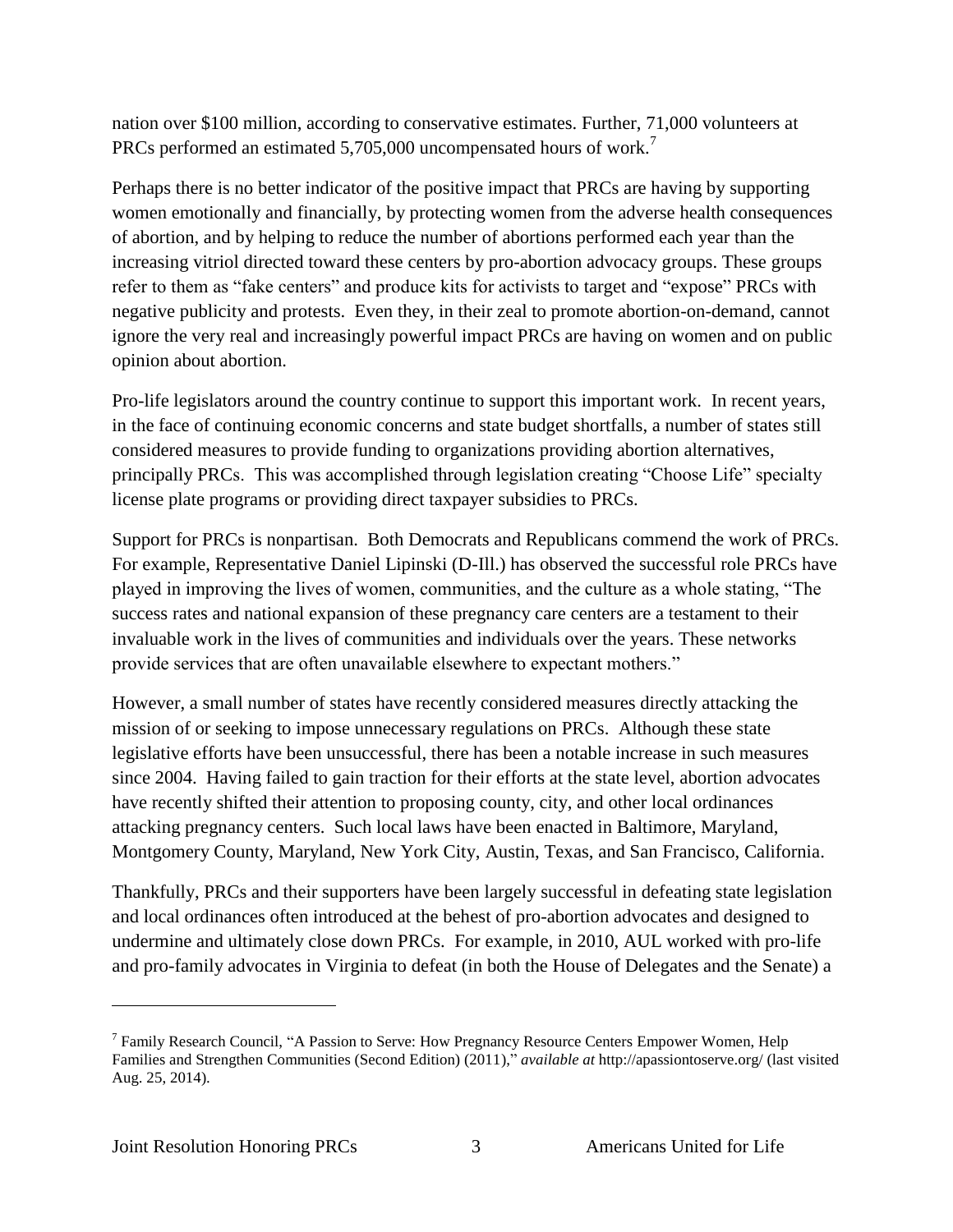NARAL-inspired measure seeking to impose unnecessary and confusing regulations on PRCs. Instead, both houses later adopted AUL's model resolution commending the work of pregnancy centers.

To help educate legislators and the public on the positive impact of PRCs, Americans United for Life has developed this joint resolution honoring the work of PRCs. For more information and drafting assistance, please contact AUL's Legislative Coordinator at (202) 289-1478 or Legislation@AUL.org.

### **DENISE M. BURKE, ESQ.**

*Vice President of Legal Affairs Americans United for Life*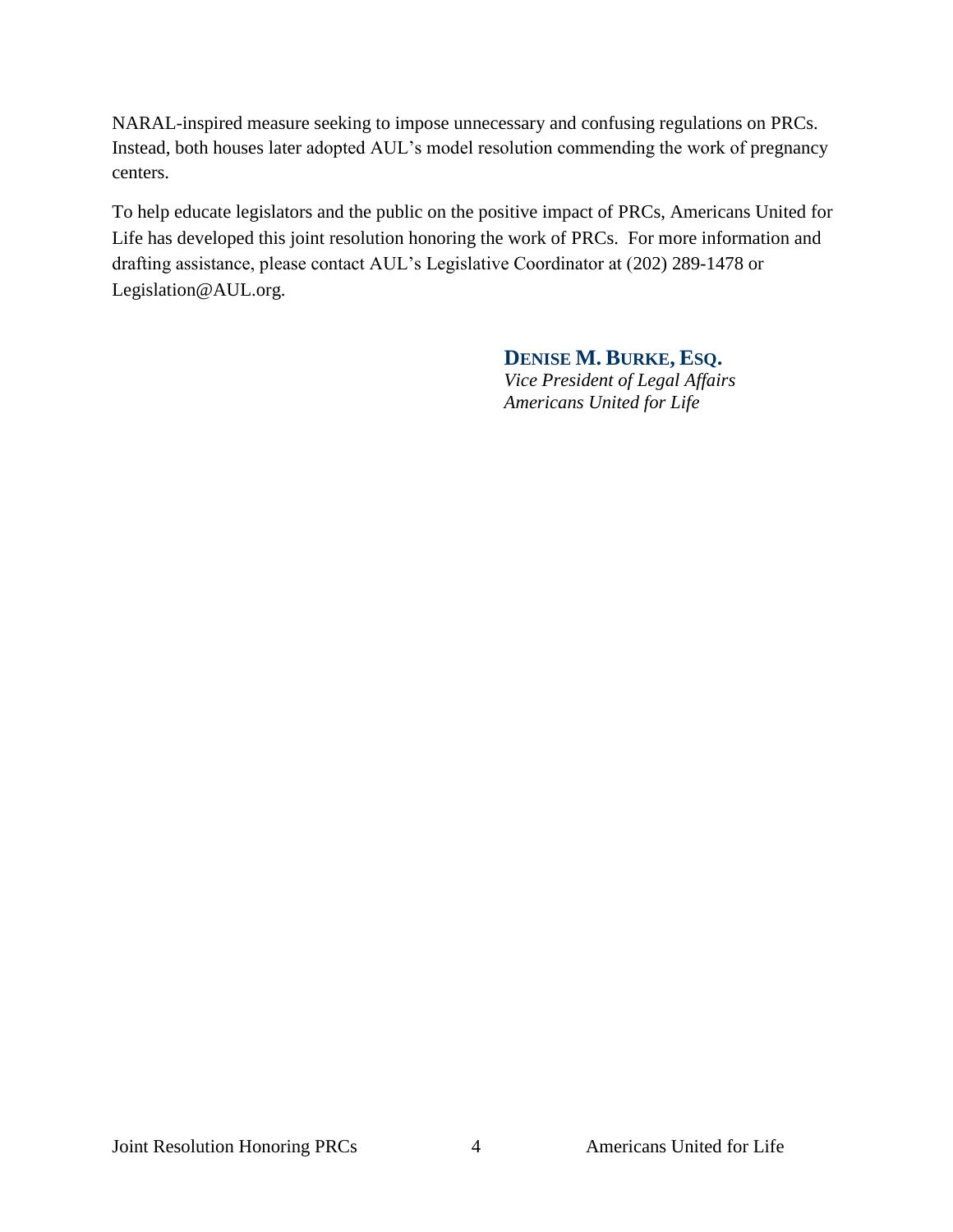## **JOINT RESOLUTION HONORING PREGNANCY RESOURCE CENTERS**

**JOINT RESOLUTION No. \_\_\_\_\_\_\_\_\_\_\_\_\_\_\_\_\_\_\_ By Representatives/Senators \_\_\_\_\_\_\_\_\_\_\_\_\_\_\_\_\_\_**

WHEREAS, the life-affirming impact of pregnancy resource centers on the women, men, children, and communities they serve is considerable and growing;

WHEREAS, pregnancy resource centers serve women in [*Insert name of State*] and across the United States with integrity and compassion;

WHEREAS, more than 2,500 pregnancy resource centers across the United States provide comprehensive care to women and men facing unplanned pregnancies, including resources to meet their physical, psychological, emotional, and spiritual needs;

WHEREAS, pregnancy resource centers offer women free, confidential, and compassionate services, including pregnancy tests, peer counseling, 24-hour telephone hotlines, childbirth and parenting classes, referrals to community health care, and other support services;

WHEREAS, many medical pregnancy resource centers offer ultrasounds and other medical services;

WHEREAS, many pregnancy resource centers provide information on adoption and adoption referrals to pregnant women;

WHEREAS, pregnancy resource centers encourage women to make positive life choices by equipping them with complete and accurate information regarding their pregnancy options and the development of their unborn children;

WHEREAS, pregnancy resource centers provide women with compassionate and confidential peer counseling in a nonjudgmental manner regardless of their pregnancy outcomes;

WHEREAS, pregnancy resource centers provide important support and resources for women who choose childbirth over abortion:

WHEREAS, pregnancy resource centers ensure that women are receiving prenatal information and services that lead to the birth of healthy infants;

WHEREAS, many pregnancy resource centers provide grief assistance for women and men who regret the loss of their children from past choices they have made;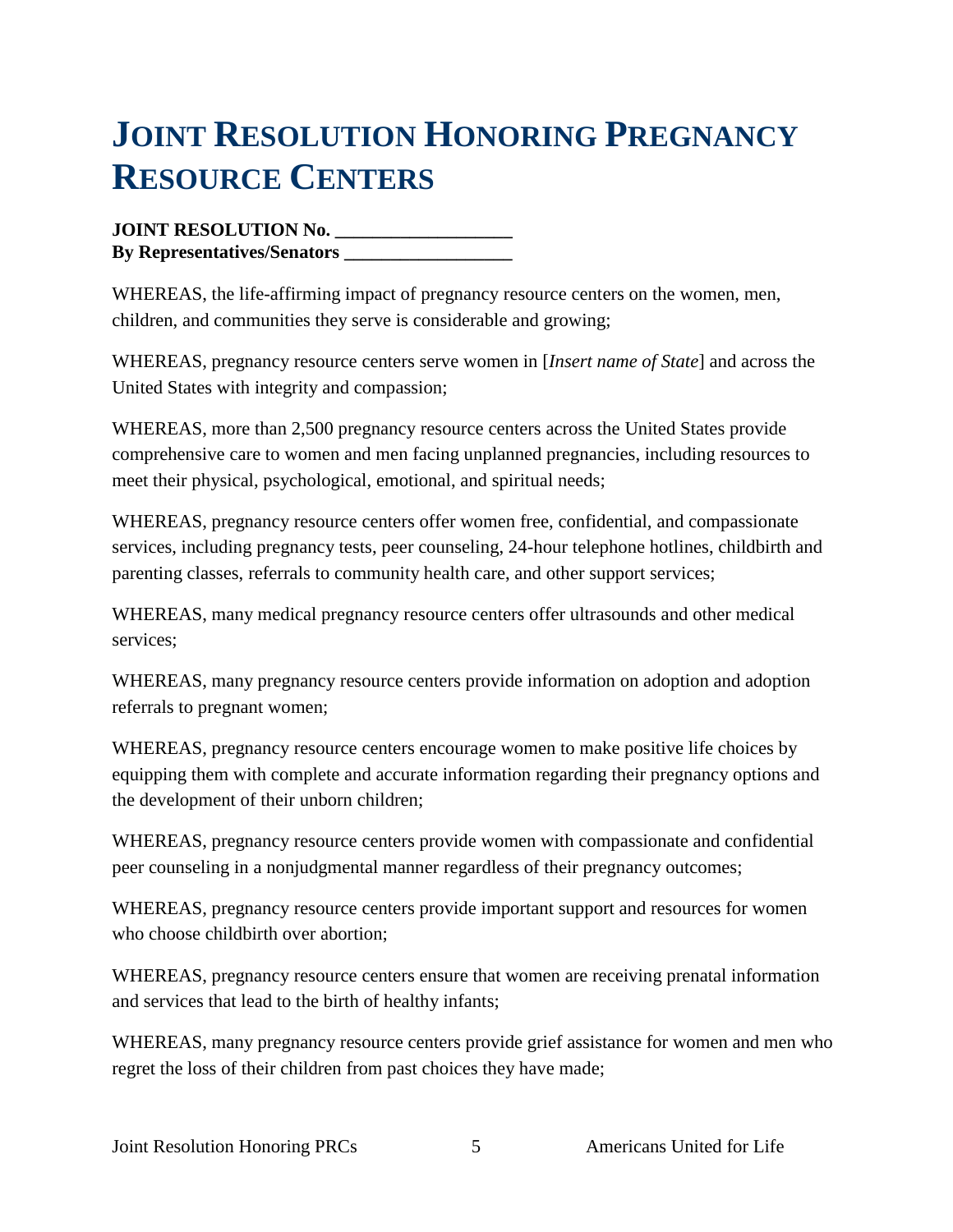WHEREAS, many pregnancy resource centers work to prevent unplanned pregnancies by teaching effective abstinence education in public schools;

WHEREAS, both federal and state governments are increasingly recognizing the valuable services of pregnancy resource centers through the designation of public funds for such organizations; [*and*]

WHEREAS, pregnancy resource centers operate primarily through reliance on the voluntary donations and time of individuals who are committed to caring for the needs of women and promoting and protecting life. [*; and*]

[OPTIONAL (*consider adding only in states where PRCs have been publically accused by a legislator, abortion-advocacy group, or another party of false advertising or other deceptive practices)*: *WHEREAS, pregnancy resource centers provide full disclosure, in both their advertisements and direct contact with women, of the types of services they provide*.]

NOW, THEREFORE, BE IT RESOLVED BY THE [*LEGISLATURE*] OF THE STATE OF [*INSERT NAME OF STATE*]:

**Section 1.** That the [*Legislature*] strongly supports pregnancy resource centers in their unique, positive contributions to the individual lives of women, men, and babies—both born and unborn.

**Section 2.** That the [*Legislature*] commends the compassionate work of tens of thousands of volunteers and paid staff at pregnancy resource centers in [*Insert name of State*] and across the United States.

**Section 3.** That the [*Legislature*] strongly encourages the Congress of the United States and other federal and state government agencies to grant pregnancy resource centers assistance for medical equipment and abstinence education in a manner that does not compromise the mission or religious integrity of these organizations.

**Section 4.** That the [*Legislature*] disapproves of the actions of any national, state, or local groups attempting to prevent pregnancy resource centers from effectively serving women and men facing unplanned pregnancies.

**Section 5.** That the Secretary of State of [*Insert name of State*] transmit a copy of this resolution to each pregnancy resource center in [*Insert name of State*], to the Governor, to the President of the United States, and to the President of the Senate and the Speaker of the House of Representatives of the United States Congress.